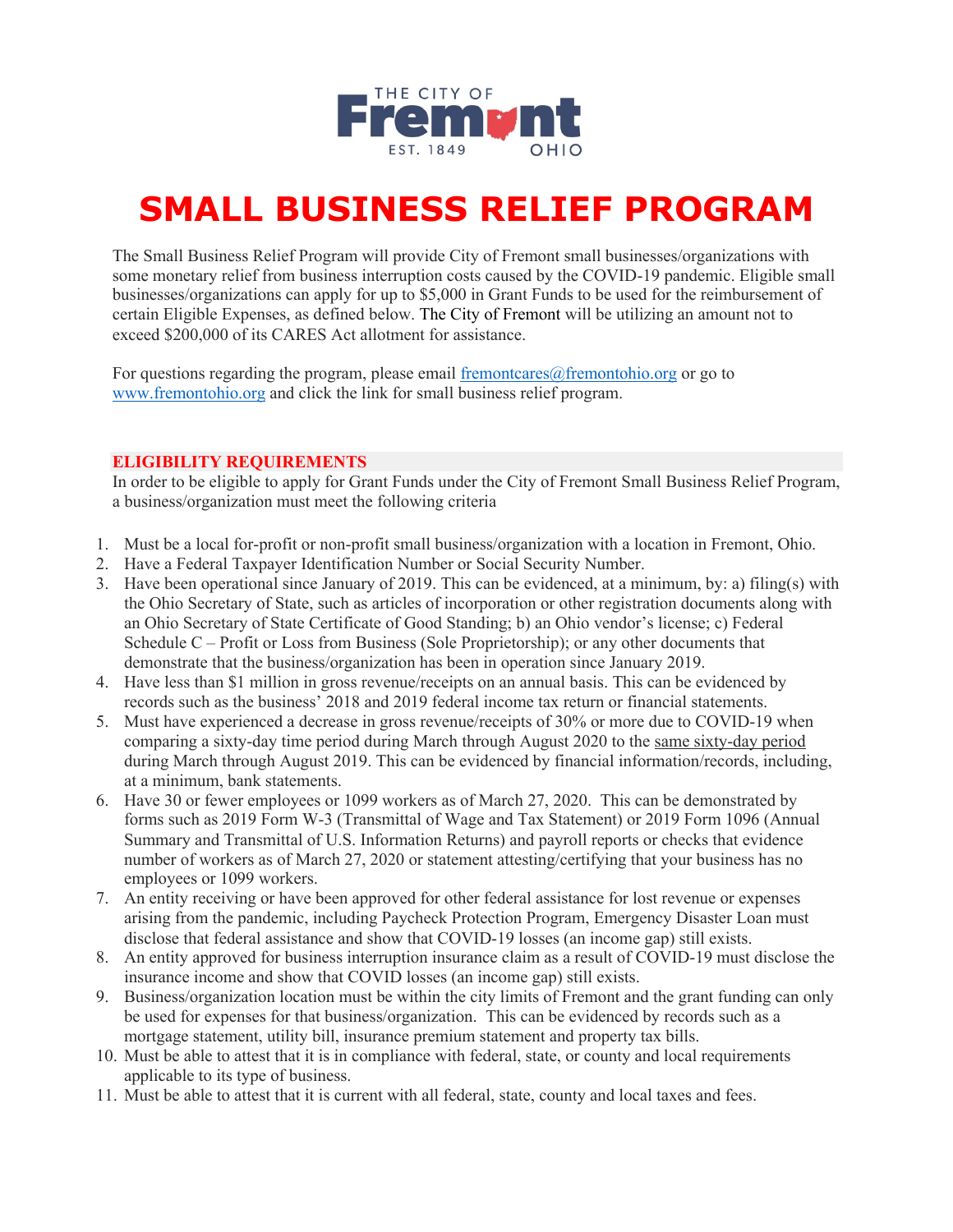- 12. Must be able to attest that it is in good standing with all applicable government regulations related to building code or property maintenance issues.
- 13. Must be able to attest that it is not a nuisance property for police/fire/EMS calls.
- 14. Must be able to attest that it is not currently in bankruptcy.

#### **INELIGIBLE SMALL BUSINESSES**

A business is not eligible to apply for Grant Funds under the City of Fremont Small Business Relief Program if it primarily operates as one of the following:

- 1. Adult entertainment establishment
- 2. Bank, savings and loan or credit union
- 3. E-commerce only company
- 4. Liquor / wine store
- 5. Vaping store
- 6. Tobacco store
- 7. Cannabis dispensary
- 8. Franchised business not locally owned and independently operated

#### **ELIGIBLE EXPENSES**

Grant Funds provided by The City of Fremont's Small Business Relief Program can only be used to pay the expenses of the business/organization: a) related to the costs of business interruption caused by required closures; or b) that the business/organization faces due to its uncertainty as to its ability to pay due to the pandemic. Eligible expenses include, but are not limited to:

- 1. Mortgage costs. Mortgage costs for businesses/organizations that are located in or operated out of a personal residence are not an eligible expense.
- 2. Rent or lease costs. Rent or lease costs for businesses/organizations that are located in or operated out of a personal residence are not an eligible expense.
- 3. Expenses for utilities, such as electric, gas, sewer, water, trash removal. Utility costs for businesses/organizations that are located in or operated out of personal residence are not an eligible expense.
- 4. Materials and supplies related to interruption of the business/organization caused by required closures.
- 5. Personal Protective Equipment or other COVID-19 related costs such as expenses related to compliance with Responsible RestartOhio.

If awarded, grant funds can be used to reimburse eligible expenses incurred from March 27, 2020 through December 1, 2020. Prior to December 8, 2020, the business/organization shall submit a Small Business Relief Program Reimbursement Form along with all supporting documentation. Documentation shall be in the form of paid invoices and cancelled checks, bank statements or similar documentation showing payment of Eligible Expenses. If the business cannot properly substantiate its eligible expenses, the reimbursement will not be approved.

# **INELIGIBLE EXPENSES**

- 1. Cost of vehicle or equipment leased or purchased after March 27, 2020, except if the purchase of equipment is to comply with Responsible RestartOhio.
- 2. Personal, non-business expenses of the business or its owner(s).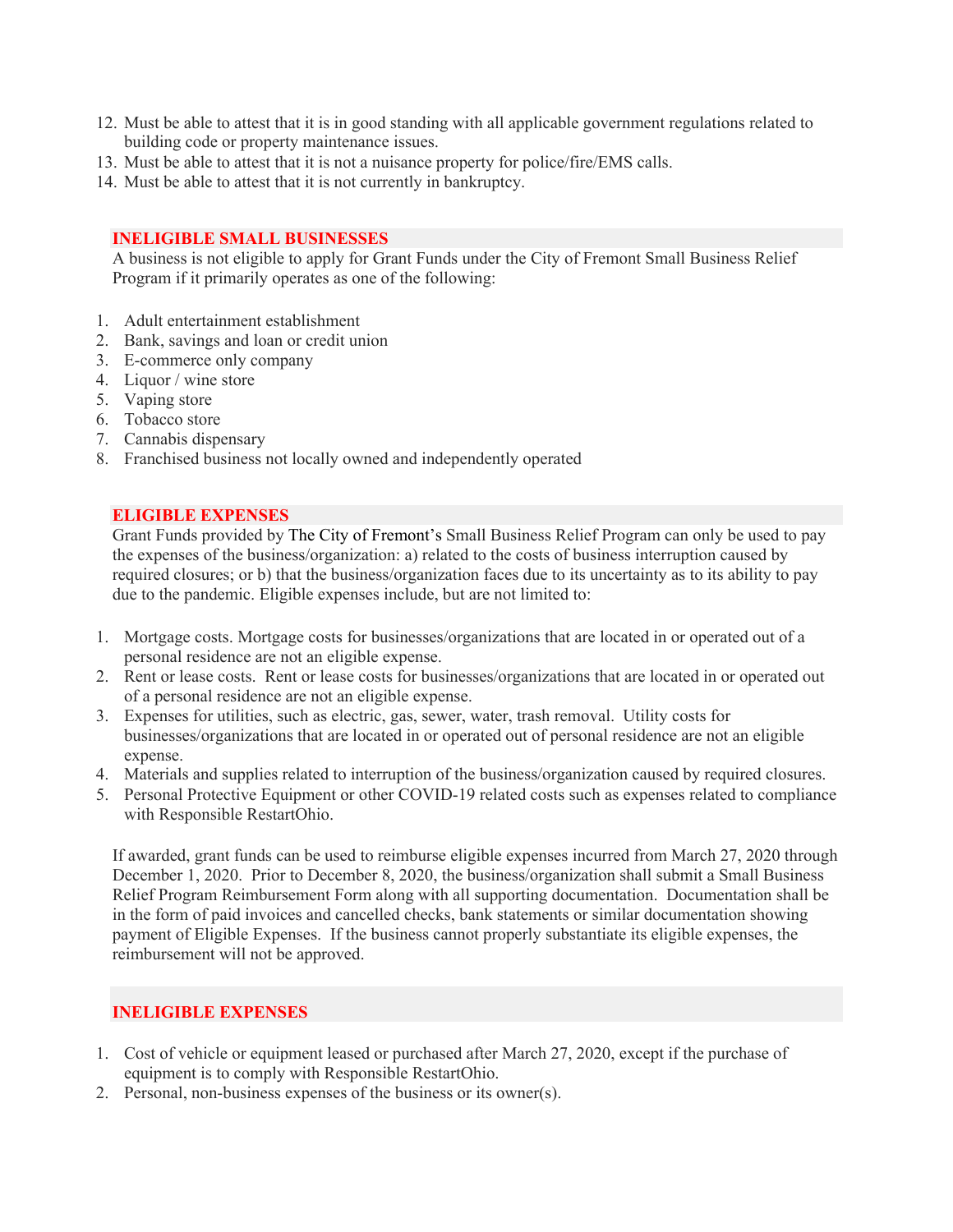- 3. Salaries, wages or compensation paid to employees or 1099 workers.
- 4. Construction costs.
- 5. Any tax, license or fee obligations payable to any governmental entity.

# **PROCESS**

#### **1. Application**

A business/organization that is interested in participating in the program must fill out the application *and submit all required supporting documentation* as outlined in the eligibility requirements set forth above. A business/organization can choose to apply for up to a \$5,000 grant. If awarded, all Grant funds can be used to reimburse Eligible Expenses incurred from March 27, 2020 through December 1, 2020. *Applications, including all required supporting documentation, must be submitted no later than October 23, 2020 at 4:00 pm. There will be NO EXCEPTIONS!*

Application, *and all required supporting documentation*, can be submitted via email or dropped off at Security at the Fremont Municipal Building during regular office hours. Due to the short application period, we do not recommend mailing the application.

- Email to fremontcares@fremontohio.org
- Drop off: Fremont Municipal Building, 323 S. Front St., Fremont, M-F 8:30 am to 4:00 pm. *Applicants who drop off will get a receipt confirming date and time application materials were received by Administration.*

# **2. Documentation Submission**

A business/organization is required to submit to the City the application and *all of the required supporting documentation* by the above deadline. The selected business/organization must meet all eligibility requirements and confirm how the Grant funds will be spent.

# **3. Use of Lottery to Allocate Funding**

If applications exceed the amount of funding available for this program, all businesses/organizations that have submitted their application, *and all required supporting documentation*, will be entered into a lottery to determine which eligible businesses will receive funding.

A team will review and verify the documents. If the submitted information and documents do not demonstrate that the business/organization has met the eligibility criteria, the next business/organization chosen in the lottery will be considered.

# **4. Payment and Signed Agreement**

Once approved for a grant, the agreement must be signed within 7 calendar days. The agreement is available on the website at www.fremontohio.org and should be downloaded and submitted to the Mayor's Office. Payment will be via check from the Auditor's office.

# **5. Close Out Report**

Businesses/organizations are required to submit a final close out report, which is downloadable from the website. It is expected to include at minimum, jobs retained/created, proof of payment (paid invoices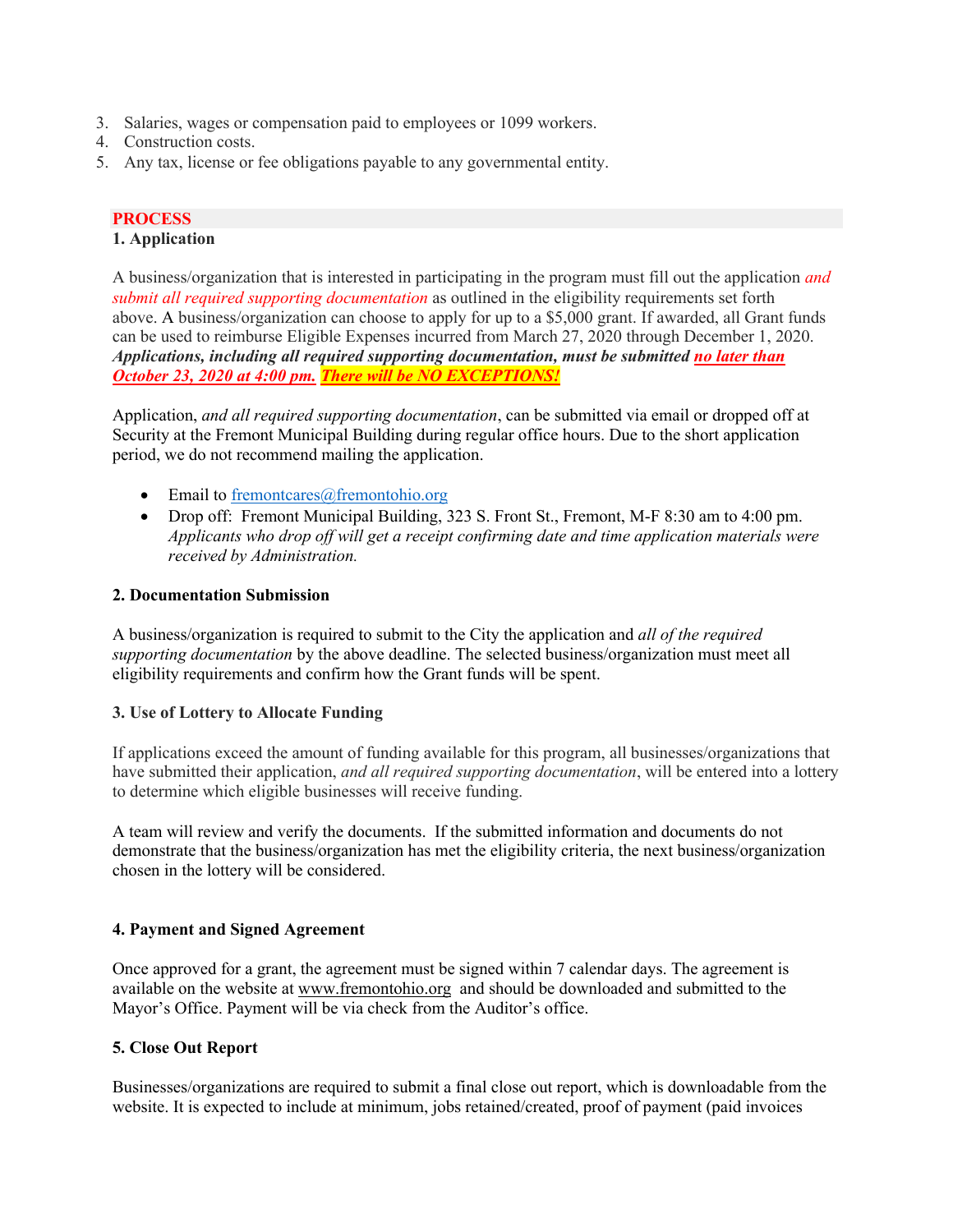and cancelled checks, bank statements, or other documentation showing proof of payment of Eligible Expenses), and a summary of the impact the funds had on the business and its operations.

# **FREQUENTLY ASKED QUESTIONS**

The City of Fremont Small Business Relief Program aims to provide direct relief to local businesses/organizations financially impacted by the COVID-19 health crisis. The grant program consists of up to \$5,000 grants meant to help those small businesses that were unable to secure any or an adequate level of federal assistance but still need financial help to retain employees and continue operations.

Q: Why did you choose a lottery system rather than first come first serve? A. Not every small business/organization in the city of Fremont has a team of experts who can help them apply for assistance at a moment's notice. We realize that applicants may need more time to locate documents and pull their materials together in order to submit their application. A lottery ensures that all applicants who qualify have equal access to the grant funding.

Q: When can I apply? A. Applications will be accepted through October 1, 2020 at 4:00 pm.

Q: I am a sole proprietor with no additional employees. Do I qualify for this fund? A. Yes, provided that you meet the eligibility criteria. Eligibility criteria include being a locally-owned and operated for-profit and non-profit business in the city of Fremont, under \$1 million in annual revenue and in business since January of 2019 with 30 or fewer employees or 1099 workers as of March 27, 2020, and a 30% reduction in revenue due to the COVID-19 impact.

Q: Who should I contact for questions? A. Please contact fremontcares@fremontohio.org for questions. Due to the interest in the program, responses may be delayed. Keep in mind the deadline of October 23, 2020 at 4:00 pm is final.

Q: What is the typical size of grants awarded? A. The grant award is up to \$5,000 and an entity should base their grant size on the amount necessary to replace lost revenues due to COVID-19 and the amount needed to maintain the business. The business/organization will list how the grant funds were or will be spent in the application. If awarded a grant, the small business must show documentation that grant funds were spent on eligible expenses listed on the application at the end of the grant term. Documentation shall be in the form of paid invoices and canceled checks, bank statements, or similar documentation showing payment of Eligible Expenses. If the business/organization cannot properly substantiate its eligible expenses, the business/organization will be required to repay the undocumented grant funds.

Q: When are documents required to be submitted for verification? A. A business/organization is required to submit all required supporting documentation with application.

Q: How will the funds be disbursed? A. A check will be mailed or can be picked up. Once approved for a grant, the business must sign and return the Grant Agreement within 7 calendar days.

Q: Are there any restrictions on the usage of the grant money? A. The following expenses are not eligible:

- 1. Salaries, wages or compensation paid to employees or 1099 workers.
- 2. Cost of vehicle or equipment leased or purchased after March 27, 2020, except if the purchase of equipment is to comply with Responsible RestartOhio.
- 3. Personal, non-business expenses of the business or its owner(s).
- 4. Construction costs.